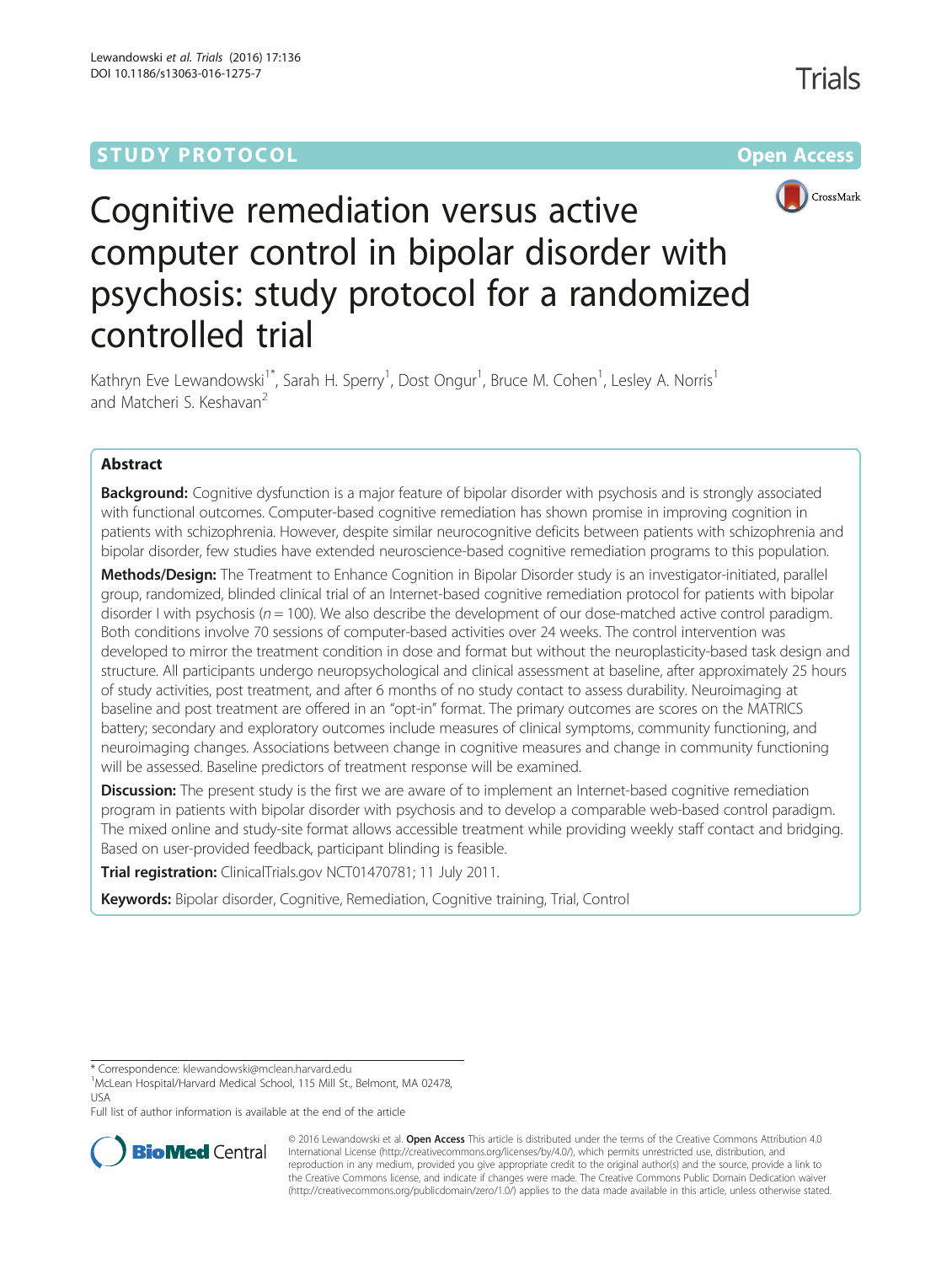#### Background

Cognitive impairment is common in patients with bipolar disorder (BD) and is associated with poorer functional outcomes [[1](#page-7-0)–[5](#page-7-0)] and longer time to recovery after a first episode [\[6](#page-7-0)]. Over time, increasing illness burden appears to be associated with increased neurocognitive dysfunction [\[7](#page-7-0)]. Despite strong associations between cognitive impairment and functional outcomes, treatment for these symptoms is inadequate. Medications produce modest overall improvement in cognitive symptoms, and may even worsen some aspects of cognition [[8](#page-7-0)–[11\]](#page-7-0). As few as one third of patients achieve functional recovery over time [\[12\]](#page-7-0). At least partial disability is reported in approximately 80 % of patients with BD; as many as 65 % of patients report being unemployed even after clinical recovery, and patients experience significant disability in daily living and social functioning [[13\]](#page-7-0). As cognition is among the strongest predictors of functional outcomes (e.g., [\[3](#page-7-0), [4](#page-7-0)]), and consistent with a European College of Neuropsychopharmacology expert report [\[13](#page-7-0)], it is critical to target this key symptom dimension in patients with BD [[1](#page-7-0), [4](#page-7-0), [12](#page-7-0), [13](#page-7-0)].

#### Cognitive deficits in bipolar disorder

Patients with BD exhibit deficits in memory, executive function, and processing speed/efficiency that persist during euthymic phases and over time [[14](#page-7-0)–[18](#page-7-0)]; patients with BD with a history of psychosis (BDP) may be especially cognitively impaired [[14](#page-7-0), [19, 20\]](#page-7-0). Cognitive remediation (CR) is a promising treatment approach addressing neurocognitive dysfunction in the hopes that improved cognitive performance will translate to better community outcomes. A meta-analysis of 40 studies of CR for adults with schizophrenia (SZ) found that these programs produced moderate, durable effects on cognitive functioning [[21](#page-7-0)]. A recent meta-analysis of 16 studies reported moderate effects of CR on cognition in affective illness (primarily affective psychosis) similar to findings in SZ [\[22\]](#page-7-0). Despite the substantial overlap in cognitive impairments between SZ and BD – qualitatively and in some studies quantitatively – only one study to date has reported outcomes after CR in patients with BD. In a 14-session cognitive training program focusing on neurocognitive deficits and residual symptoms of depression in patients with BD, CR was associated with improved executive functioning, which was related to improved vocational performance [[23](#page-7-0)].

#### Challenges in cognitive remediation

Typical CR paradigms require multiple training sessions weekly, which may be prohibitive for potential study participants. Many of the CR programs that have shown efficacy in patients with SZ have studied chronic patients who are able to attend sessions at community-based programs multiple times per week, due to high levels of disability and low instrumental role involvement (e.g., [[24\]](#page-7-0)). While patients with BD exhibit considerable disability, especially compared to premorbid functioning, patients with SZ or schizoaffective disorder (SZA) exhibit greater morbidity and disability on average [[25\]](#page-7-0), indicating that treatments requiring multiple weekly sessions at study sites may be unrealistic, especially for patients who are even partially engaged in work or school roles. With rapid advancements in online cognitive training programs, there is considerable potential for Internet-based treatments to improve access to training for patients. However, reports suggest that face-toface "bridging" sessions, which create an opportunity for subjects to explicitly consider implementation of newlydeveloped cognitive skills in daily life, are important for generalizing the effect of CR treatments to daily functioning [\[26\]](#page-7-0). Thus, a tension exists between reducing participant burden through remote access and conducting treatment delivery in the most effective manner.

Inclusion of adequate comparison conditions is challenging in CR paradigms given the active nature of the treatment. "Placebo" conditions are particularly challenging with these types of programs, as participants are keenly aware of the elements of participation throughout the program. The majority of projects that have included an active control group have selected individual or group rehabilitative or therapeutic activities such as Enriched Supportive Therapy [[27\]](#page-7-0), supportive group therapy [\[28](#page-7-0)], cognitive behavioral therapy (CBT) [\[29](#page-7-0)], Integrated Psychological Therapy [\[30](#page-7-0)], treatment as usual plus group activities [[31\]](#page-7-0), vocational rehabilitation, occupational therapy, supported employment [[32](#page-7-0)–[34](#page-7-0)], computer skills training plus day treatment [\[35](#page-7-0)] or social skills training [[36\]](#page-7-0). These types of comparison conditions allow for the control of hours of study staff contact and other factors associated with involvement/adherence to a psychosocial intervention; however, they do not control for other aspects of the CR intervention such as computer interaction or game engagement, and they do not reasonably permit double-blindness – a particular challenge for interpretation of results as poor masking of treatment allocation in clinical trials has been shown to inflate treatment effects [\[21](#page-7-0)].

Recently several game-format comparison conditions have been developed for CR paradigms attempting to match the computer/gaming elements of CR but with nonspecific content; these include computer games or action videogames [\[24, 37](#page-7-0)–[39\]](#page-7-0), some paired with additional group or coaching activities to match for other elements of the active treatment condition [[37](#page-7-0), [38\]](#page-7-0). No studies to date have published findings including Internetbased controls that can be overseen via remote access; however, as Internet-based CR programs are in active development and use, comparable Internet-based paradigms that will permit active comparison are needed.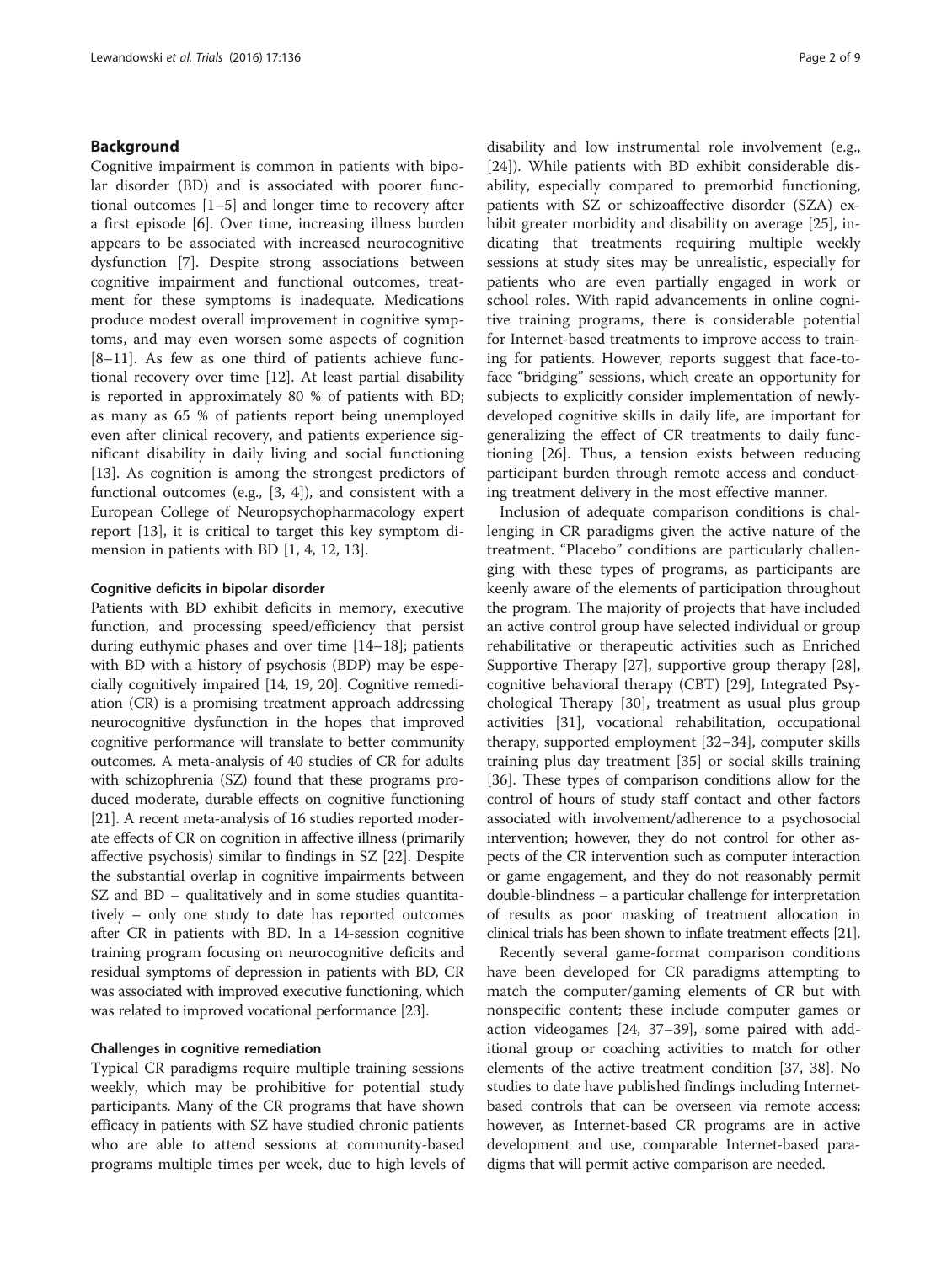CR programs vary considerably in terms of methodology, and it is not clear which if any aspect(s) of treatment design influence outcomes. Variables to consider include total duration of treatment, number of sessions, treatment intensity (i.e., "density" of sessions), drill and practice approaches versus strategy use, and individual versus group format, among many other characteristics. A meta-analysis of 40 CR studies did not find any effect of treatment characteristics on cognitive outcomes [\[21](#page-7-0)], although programs that included strategy use showed a trend toward greater functional improvements [\[21](#page-7-0), [40\]](#page-7-0).

Finally, it is possible that participant characteristics may influence treatment response. In their meta-analysis, Wykes and colleagues [[21](#page-7-0)] found no effect of most baseline characteristics including age, baseline cognitive functioning, or chlorpromazine equivalents on outcomes after CR; however, lower clinical symptoms at baseline were associated with greater effects of treatment on cognitive outcomes.

In this report we aimed to (1) describe our Internetbased neuroplasticity-informed CR protocol for BDP, (2) describe the development of our Internet-based, dosematched active control, and (3) assess the ability of our study design to remain blinded.

#### Methods/Design

This study and all associated procedures comply with the ethical standards of the relevant national and institutional committees on human experimentation and with the Helsinki Declaration of 1975, as revised in 2008, and have been approved by the McLean Hospital Institutional Review Board. This project is registered with Clinical-Trials.gov (NC01470781), and all procedures and reporting of our primary and secondary outcomes will follow Consolidated Standards of Reporting Trials (CONSORT) 2010 guidelines [\[41\]](#page-7-0).

#### **Participants**

Outpatients with idiopathic BD Type I with a history of psychosis between the ages of 18 and 50  $(n = 100)$  are recruited through the McLean Hospital Psychotic Disorders Program and fliers posted at the hospital (See Fig. [1](#page-3-0)). All participants are informed of the study procedures, including randomization to either treatment or control conditions, and provide written informed consent. All patients are symptomatically stable outpatients at the time of enrollment, and have been out of the hospital for at least 1 month with Positive and Negative Syndrome Scale (PANSS) scores under 75, ratings of 3 (mild) or less on the PANSS psychosis items, and Young Mania Rating Scale (YMRS) scores below 6. We set these criteria based on findings that baseline clinical symptoms are associated with treatment response [[21](#page-7-0)]. To reduce medication confounds, only patients on monotherapy lithium or valproate plus an atypical antipsychotic (excluding clozapine) are eligible. Patients taking anticholinergic medications are excluded, as they produce cognitive dysfunction and may interfere with CR response [[42](#page-7-0), [43](#page-8-0)]. Exclusion criteria include: substance abuse in the past month; substance dependence in the past year; history of seizure disorder or head injury with loss of consciousness; anticholinergic medications (e.g., benztropine), clozapine, and topiramate.

#### Power calculation

For the total sample, we aim to recruit 100 participants, which will yield approximately 50 participants per group. This sample size is based on power calculations using a conservative estimate of effect size of two thirds of the effects on cognition of published findings using similar duration and paradigm CR in patients with SZ  $(d = 0.74 - 0.89)$  [[24](#page-7-0), [44\]](#page-8-0) and anticipating attrition at approximately 15 % [\[44\]](#page-8-0). One-tailed alpha for sample-size estimates was selected because directional effects are hypothesized (CR greater than control intervention) and have been established in other populations. Thus, with alpha at 0.05 we have 80 % power to detect effects of 0.54 or greater.

#### Assessment measures

#### **Cognition**

Cognitive functioning was assessed using the battery developed by the Measurement and Treatment Research to Improve Cognition in Schizophrenia (MATRICS) initiative [[45\]](#page-8-0). While the MATRICS Consensus Cognitive Battery (MCCB) was developed for cognitive assessment in SZ, the MCCB has been validated in patients with BD [\[46, 47](#page-8-0)]. The MATRICS battery includes 10 tasks that measure processing speed (Brief Assessment of Cognition in Schizophrenia Symbol Coding, Animal Fluency, Trails A), attention (Continuous Performance Test), working memory (WMS-III Spatial Span, Letter-Number Span), verbal learning (Hopkins Verbal Learning Test – Revised), visual learning (Brief Visuospatial Memory Test – Revised), problem solving (Neuropsychological Assessment Battery Mazes) and social cognition (Mayer-Salovey-Caruso Emotional Intelligence Test). Total administration time is 60–90 minutes.

#### Clinical and community functioning

Clinical and community functioning assessment included: the Positive and Negative Syndrome Scale (PANSS; [[48](#page-8-0)]); Young Mania Rating Scale (YMRS; [\[49\]](#page-8-0)); Montgomery-Asberg Depression Rating Scale (MADRS; [[50](#page-8-0)]); Multnomah Community Ability Scale (MCAS; [\[51\]](#page-8-0)); Social and Occupational Functioning Assessment Scale (SOFAS; [[52](#page-8-0)]). The MCAS measures functioning in psychiatric patients in multiple domains (e.g., social effectiveness,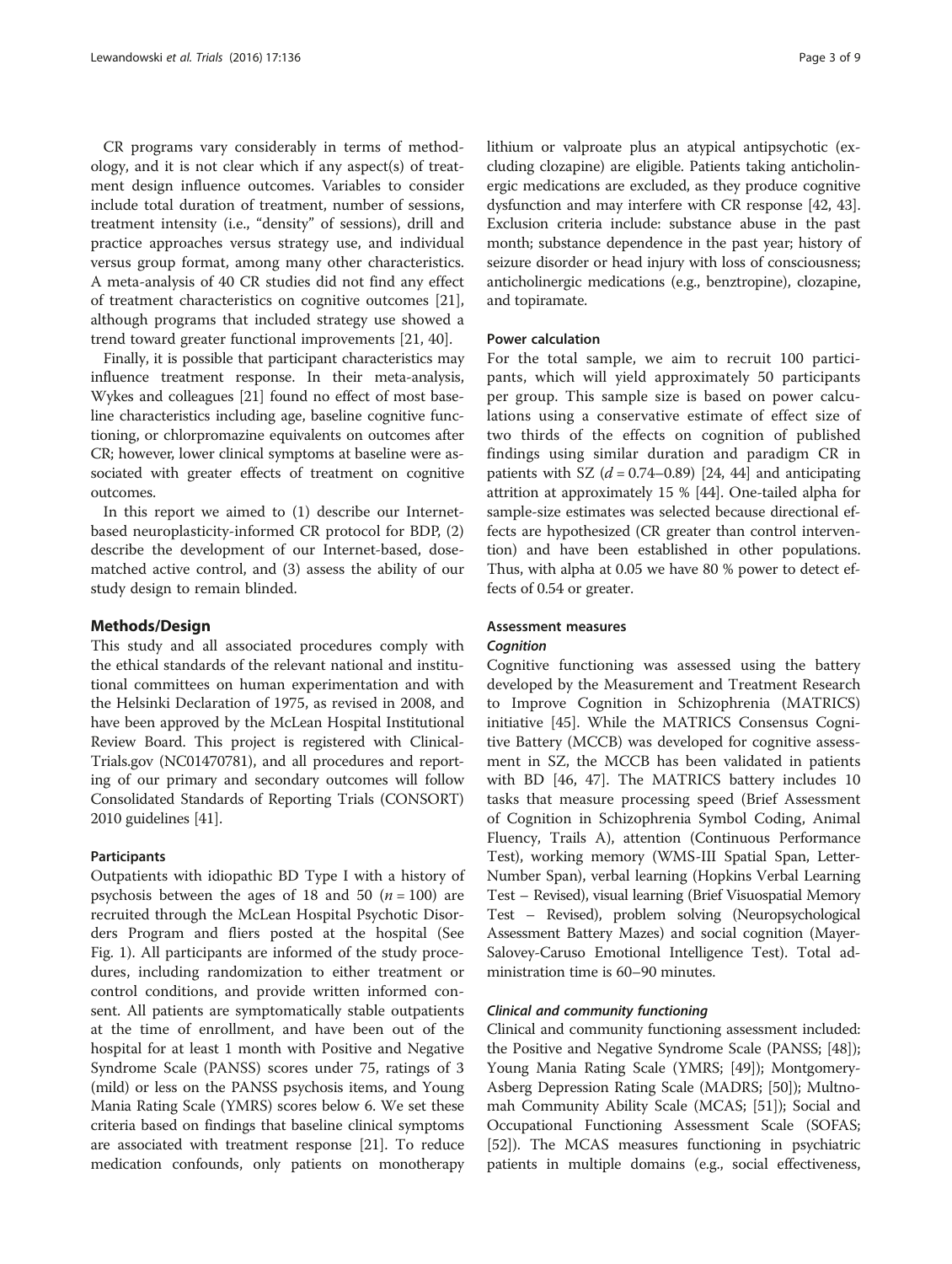<span id="page-3-0"></span>

independence, meaningful activities). The SOFAS is a 100-point scale similar to the Global Assessment of Functioning that evaluates social and occupational functioning not directly influenced by symptom severity.

#### Feedback survey

A user feedback survey was created by our group to evaluate participants' experiences using the CR or control activities, and to evaluate participants' beliefs about their study assignment to test the effectiveness of the blind. The first 13 items ask about tolerability, including enjoyment of the tasks, especially compared to other types of treatment, perception of difficulty, stressfulness of the activities, feelings of competency generated by participation, and whether users would continue to participate if given the option. Responses are given using a Likert scale (1–5) with higher scores indicating stronger

response; 4 of the 13 items inquired about negative experiences such that higher scores were associated with more negative responses; these items were reverse scored so that in all cases a higher score indicates more positive response. Cumulative scores range from 13 to 65. Subjects were also asked in a forced-choice item to indicate which treatment condition they believed they were assigned to, and then asked to rate the certainty of their selection.

#### Additional outcome measures

We are also collecting neuroimaging data and measures of reward processing at baseline and post treatment in order to begin to examine baseline predictors of treatment response and mechanisms of action of the treatment. These procedures are offered in an "opt-in" format, meaning that participants do not have to consent to (or be eligible for)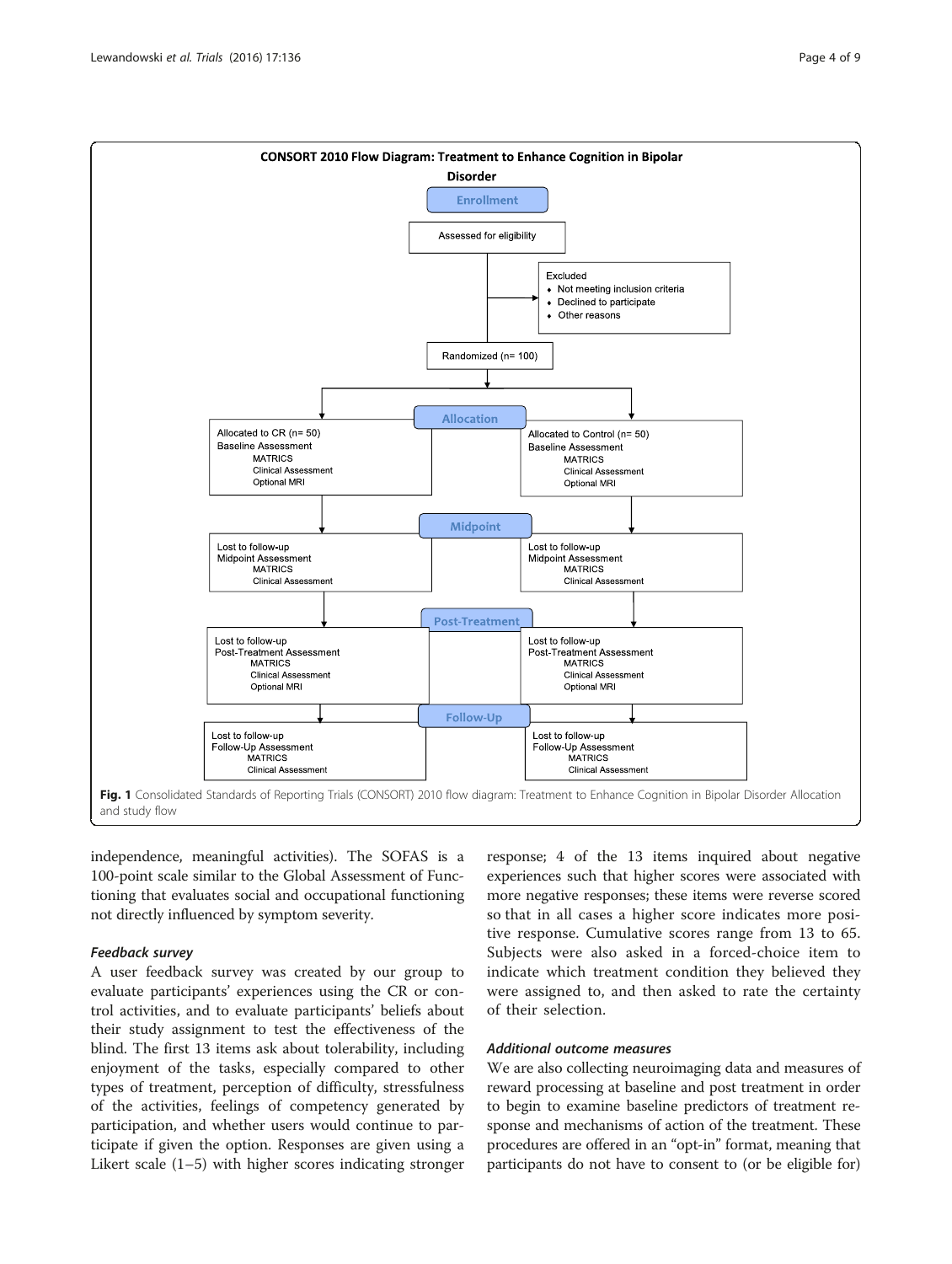neuroimaging or reward processing tasks in order to participate in the CR trial.

#### CR treatment

Given that this was the first extension of computerbased, drill and practice CR to patients with BDP, and the considerable overlap in terms of cognitive dysfunction in SZ and BDP, we selected a CR paradigm that has demonstrated efficacy in patients with SZ [[24\]](#page-7-0). We selected a dose that – based on previous findings – was likely to be adequate to demonstrate cognitive effects, so that failure of the treatment would not likely be due to under-dosing. Active treatment involved 70 hours of computer-based activities at an intensity of three sessions per week using the BrainWorks programs by PositScience. Games were developed based on a recovery model of neural plasticity [[53\]](#page-8-0). Many cognitive deficits (e.g., memory) are believed to be secondary to more core processing issues, including slow processing speed and poor encoding of sensory stimuli. Thus, these programs target root causes of abnormalities in brain function using a "bottom-up" approach, training sensory processing early in the program and adding "higherorder" tasks as the activities progress. Programs are designed to improve processing speed and efficiency (e.g., quick and accurate stimulus identification), reaction time, attention, concentration, and working memory. Programs self-adjust based on user performance to keep participants working at 80 % proficiency.

The CR paradigm is accessed online through a web portal created by BrainWorks, which allows study participants to engage with the program from any computer with Internet access. In order to reduce travel burden and allow greater flexibility for participants to complete the sessions they are allowed to complete two of the three weekly sessions remotely; one weekly session is to be completed with the study staff at the study site in order to provide coaching and bridging opportunities. Study administrators track participant adherence remotely through an administrator account, which allows staff to check when participants logged onto their programs and what they did while they were there.

#### Computer control

We developed a computer-based control that mirrored the CR program in number of training sessions, online format, administrator contact, and general activity format so as to control for as many nonspecific effects of the CR treatment as possible. However, the control does not include tasks that should substantially address the cognitive deficits typical of BDP. Thus, the control condition involves engagement in active computer games, but without the step-wise, "bottom-up" approach or adaptive nature of the tasks. In order to monitor adherence to the

protocol – a particular concern given the remote access to games offered in the CR condition – it was necessary to develop a comparison condition that also permitted study staff to track remote usage during at-home sessions. Sessions were created using generic games administered via the online interface Sporcle ([www.Sporcle.com](http://www.sporcle.com)), a collection of thousands of quiz-type activities. We carefully selected several hundred games to include a broad array of activities that most people have knowledge of. Games included identification activities (e.g., identify pictured fruits and vegetables), content-based activities (e.g., label states on a map), and some timed activities (e.g., complete as many basic arithmetic problems as possible in 5 minutes). Data from thousands of users documenting accuracy rates for each quiz are freely available online; we used these data to rate each quiz for difficulty based on total quiz completion/accuracy rates. This was undertaken to ensure that games were not overly difficult. Games were excluded if they had an accuracy rate of less than 40 %. Average accuracy for selected quizzes was approximately 73 %.

Similar to the CR condition, an administrator account allows study staff to track subject activity via a social networking-style format that allows the administrator to request that participants allow themselves to be followed online. Through this process the study administrators are able to determine when participants logged in, which games they engaged in, and what their response accuracy was. In order to maintain confidentiality all subjects are assigned a study-based user identity (ID) that allows the administrator to identify individual participants without revealing any personal information.

Games were divided into 70 sessions of prescribed activities to mirror the format and length of the treatment condition. Types of activities were distributed so that no single session included only one type of game (e.g., all rapid-response games). Participants are given "prescription cards" each week listing the games they are to engage in during each weekly session. As in the CR condition, participants may elect to play two of the three weekly sessions remotely via web access; one weekly session is completed at the study site with staff.

#### Procedures

Randomization was started using a simple randomization approach, but due to increasing imbalance this approach was switched to a blocked random design with a block size of 10. The Research Randomizer tool ([www.Randomizer.](http://www.Randomizer.org) [org\)](http://www.Randomizer.org) was used to generate the random allocation sequence. The principal investigator (PI), KEL, generated the sequence, which was given to enrollment staff who are responsible for group assignment. We employed a parallel design with an allocation ratio of 1:1. The randomization key is kept by a single staff member, who provides the treatment and/or communicates assignment information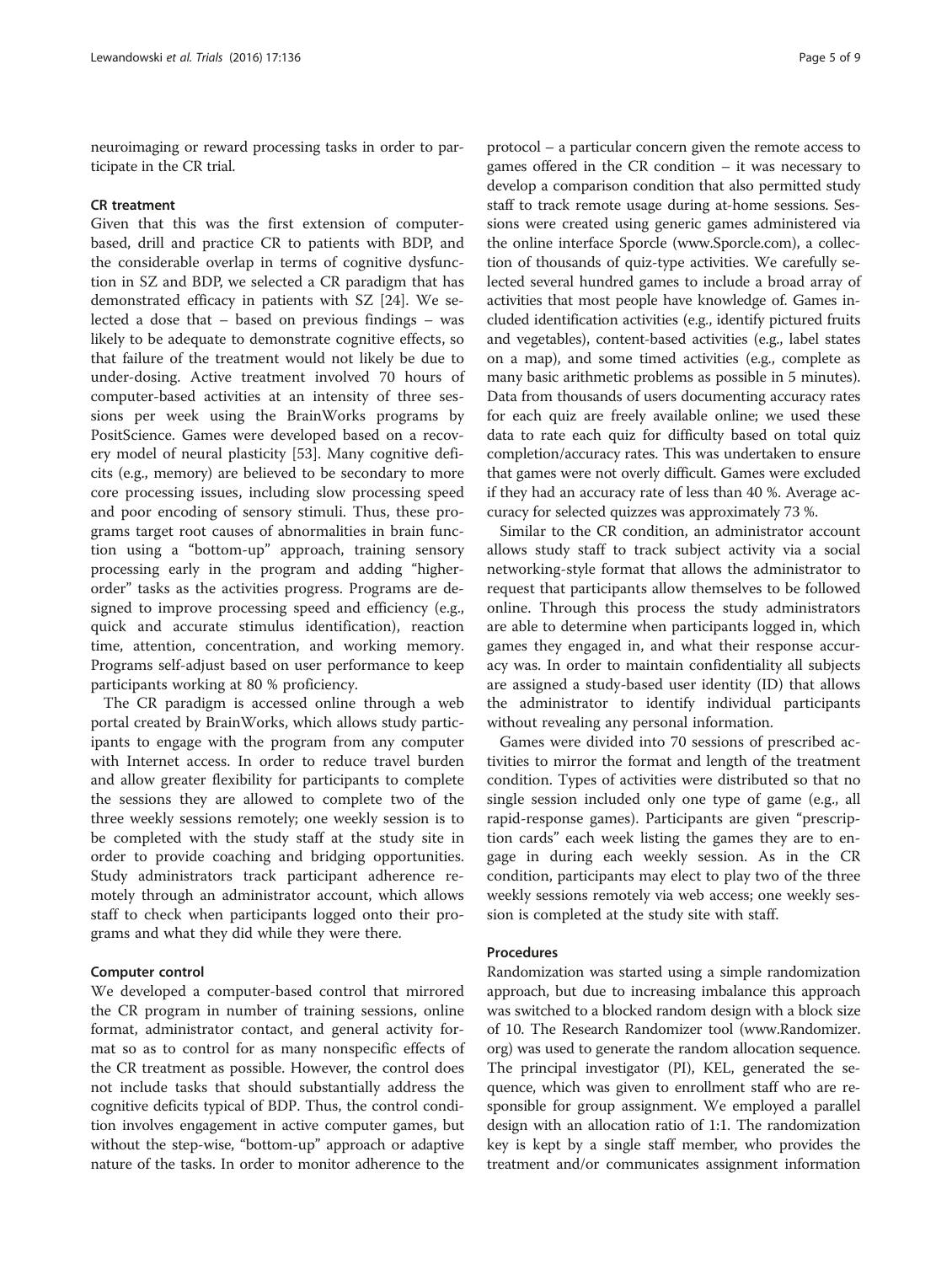directly to treatment staff. Assessment staff are not informed of group assignment (see below). Participants are not informed of their group assignment. During the consent process participants are explicitly informed that participation in the study involves random assignment to either the treatment condition or an active control, that they may be assigned to the control condition, and that they will not be informed of their group assignment. Participants are informed that they may request knowledge of their study assignment at the end of the follow-up period.

In this study, both patients and assessment staff remain blind to group membership through completion of the follow-up assessment; however, treatment administrators are not able to remain blind to group assignment. Treatment administrators meet with participants weekly to discuss their progress and one session weekly is completed on site with treatment staff; thus, treatment administrators are not able to remain blinded to group. We attempt to maintain the participant and assessment staff blind in several ways: enrollment staff and treatment administrators never conduct assessments at any time point; the assessment staff are not located in the same office space as the treatment administrators, and do not observe or participate in weekly sessions; participants are reminded that assessment staff cannot know which group they were assigned to and it is requested that any mention of the activities be avoided during assessments; subject IDs and enrollment dates are not included in the database accessible to staff who are blind to group membership, and non-sequential dummy codes are created for the purposes of data access by blinded staff members. The feedback survey described above contains two questions regarding participants' beliefs about group membership, which aim to assess which group participants believe they were in, and their certainty about this belief. These data are used to help us determine whether or not we were able to maintain the blind.

Both conditions involve 70 sessions (3 per week for 24 weeks). All participants attend one session per week at the study site; two sessions are completed remotely via Internet login. Weekly in-person sessions include an update (CR and control) and a bridging session (CR only), plus one CR or control session with study staff. Study staff are able to track user progress and adherence via an administrator account, and send reminder calls or emails upon request or if participants do not complete their athome sessions in a timely fashion.

Assessments are conducted at baseline, midpoint (after approximately 25 hours of training) post treatment (within 1 week of completing the treatment/control), and at follow-up (6 months after completion of the treatment/ control). All subjects complete clinical and cognitive assessments; neuroimaging is presented as an "opt in" portion of the study. Clinical and cognitive assessments are typically conducted in the same session. Baseline assessments occur 2 weeks or less prior to the start of training; post-treatment assessments are conducted within 1 week of completing the final training session.

#### Statistical approach

Our primary aim is to evaluate the effect of CR on cognition in patients with BDP compared to a computerbased control. The primary outcome measures of interest are MCCB scores. Primary analyses will be based on composite scores; secondary analyses will examine domain scores if composite findings are significant. The main analysis will be an intent-to-treat analysis, which includes all randomized subjects regardless of compliance to reduce potential for post-randomization bias and inflation of Type I errors. We will use a linear mixed effects model; inclusion of random effects accounts for the correlation among repeated measures. Outcome measures will include the three post-baseline measures of cognition; the baseline measure will be adjusted for by including it as a covariate. The test of no treatment difference will be based on a joint test of the group and groupby-time interaction.

The secondary aim is the examination of potential mechanisms for changes in community functioning. It is hypothesized that cognitive (but not clinical) change will mediate changes in community functioning. Thus, community functioning will be modeled adjusting for composite neuropsychological (or clinical) change using linear mixed effects models to relate changes in community functioning to treatment group while adjusting for differences in cognitive (or clinical) change.

#### **Discussion**

The present study is the first we are aware of to implement an Internet-based CR paradigm in patients with BDP and to develop a comparable Internet-based control. The hybrid online/study site format allows accessible treatment while providing opportunities for staff contact and bridging. Our newly developed web-based control is comparable to the treatment in terms of administration and interface: it is dose-matched, including requirements for in-person visits and study staff contact; administrator oversight permits adherence monitoring; sessions are similar in format to those of the CR paradigm.

Based on preliminary feedback from our feedback survey, participant blindness can be successfully maintained with our present paradigm. Responses from the first 22 participants to complete the survey showed that subjects did not differ in terms of which condition they believed they were randomized to: 86 % of subjects in the treatment and 63 % of subjects in the control reported believing that they had participated in the active CR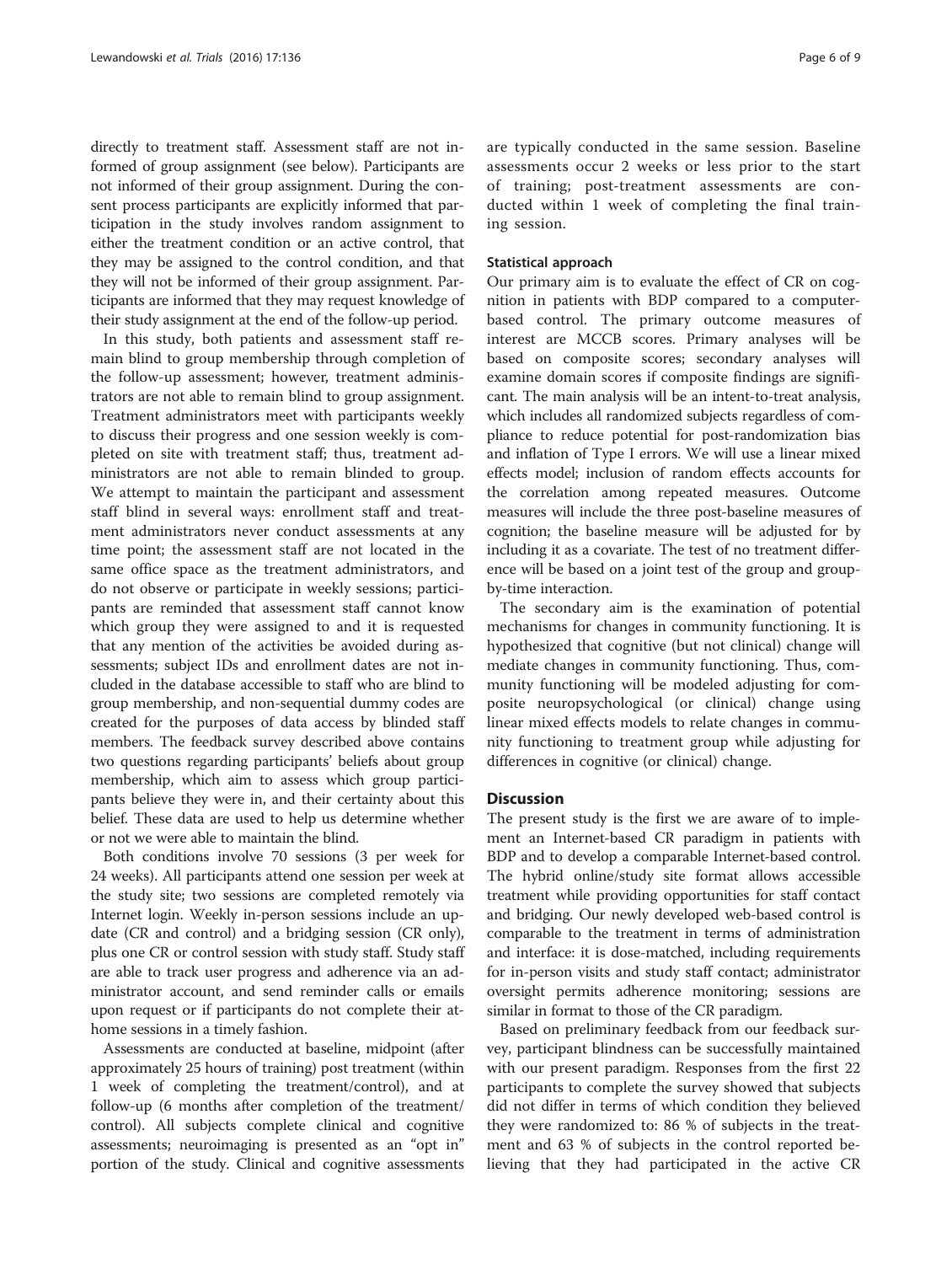treatment (Chi<sup>2</sup> = 1.56,  $p = 0.20$ ). On a three-point scale evaluating confidence in their belief of their reported assignment (very  $(3)$ , somewhat  $(2)$ , or not at all  $(1)$ ), participants had low confidence in their ratings in both treatment and control conditions (mean =  $1.64$ , SD =  $0.63$ and mean = 1.63, SD = 0.92, respectively;  $t = 0.05$ ,  $p =$ 0.96). Our newly developed active control permits examination of specific elements of our CR paradigm by accounting for many of the nonspecific elements of participation in the study while maintaining the participant and assessment staff blind.

Ultimately, our primary aim is to evaluate efficacy of this CR program compared to active control. We also aim to examine predictors of treatment adherence and response, and neurobiological mechanisms of action using magnetic resonance imaging (MRI) techniques. Better understanding of both predictors of treatment response and the mechanisms of action of CR will allow further refinement and individualization of treatment efforts. We will also be able to examine the role of baseline characteristics, reward processing, and neurobiological response in the relationship between cognitive and functional outcomes.

#### Limitations

While extensive efforts will be made to minimize missing data, attrition is a major concern in long-duration CR paradigms. We have implemented several techniques for minimizing attrition including monetary bonuses for reaching session milestones (awarded after 10 sessions, 30 sessions, and 50 sessions, in increasing amounts), regular phone and email contact from study staff reminding subjects to complete sessions at home, weekly in-person visits, and weekly session tracking feedback that displays progress and time to next bonus graphically. However, attrition remains a concern. Thus, for all analyses we will use statistical methods that incorporate partially observed data, and assess the sensitivity of results to different assumptions about the mechanism by which data are missing.

In any clinical trial the potential for bias in recruitment or allocation is a concern. All potential subjects meeting enrollment criteria are offered the opportunity to participate; special efforts will be made to ensure that the enrollment of women and minorities matches the demographics of the region. Allocation is done using a blocked random design based on number sequence, without consideration of participant characteristics. Thus, the main source of bias in this study is likely in non-random characteristics of participants who do or do not adhere to the study procedures. As noted above, we will use statistical methods to minimize the potential for such post-randomization bias.

In terms of masking, we have developed an approach that maximizes our ability to include blinding of

participants and study staff; however, as noted above, while assessment staff are able to remain blinded to study assignment, due to the nature of the intervention treatment staff are not. Thus, there is the potential for information about group membership to inadvertently become known to participants or to assessment staff. Because poor masking of treatment allocation is associated with potential inflation of treatment effects [\[21](#page-7-0)], the issue of blinding in treatment studies is of key importance. Our post-treatment feedback survey suggests that we have been able to maintain participant blinding,

Patients with BD comprise a highly heterogeneous group, creating the potential for dilution of findings of efficacy within subsamples that are more homogeneous. We attempted to increase homogeneity of our sample by restricting enrollment to patients with a history of psychosis, which has been shown to be associated with cognition, and by imposing age and medication restrictions; however, this may restrict generalizability of our findings to patients with specific illness characteristics. If our findings continue to support the feasibility, tolerability, and ultimately efficacy of CR in patients with BDP, future work may extend this treatment to patients with different baseline characteristics in order to examine the question of generalizability and design protocols targeted to subgroups of patients with BDP.

but the potential for a break in the blind remains a

#### Trial status

limitation.

Patient enrollment began in July 2011. By July 2015 76 participants had been enrolled.

#### Abbreviations

BD: bipolar disorder; BDP: bipolar disorder with psychosis; CBT: cognitive behavioral therapy; CONSORT: Consolidated Standards of Reporting Trials; CR: cognitive remediation; MATRICS: Measurement and Treatment Research to Improve Cognition in Schizophrenia; MCAS: Multnomah Community Ability Scale; MCCB: MATRICS Consensus Cognitive Battery; PANSS: Positive and Negative Syndrome Scale; SOFAS: Social and Occupational Functioning Assessment Scale; SZ: schizophrenia; SZA: schizoaffective disorder; YMRS: Young Mania Rating Scale.

#### Competing interests

PositScience provided the cognitive remediation software and technical support free of charge. All authors certify that they have no other competing interests to disclose in connection with this work.

#### Authors' contributions

KEL conceived of the study, was involved in all aspects of study design and data analysis, and drafted the manuscript. SHS participated in the development of the control condition and user feedback survey, participated in implementation of the treatment and control, and assisted in drafting the manuscript. DO participated in the design of the study. BMC participated in the design of the study and development of the manuscript. LAN participated in implementation of the treatment and control, and interpretation of the data. MSK participated in the design of the study and development of the manuscript. All authors read and approved the final manuscript.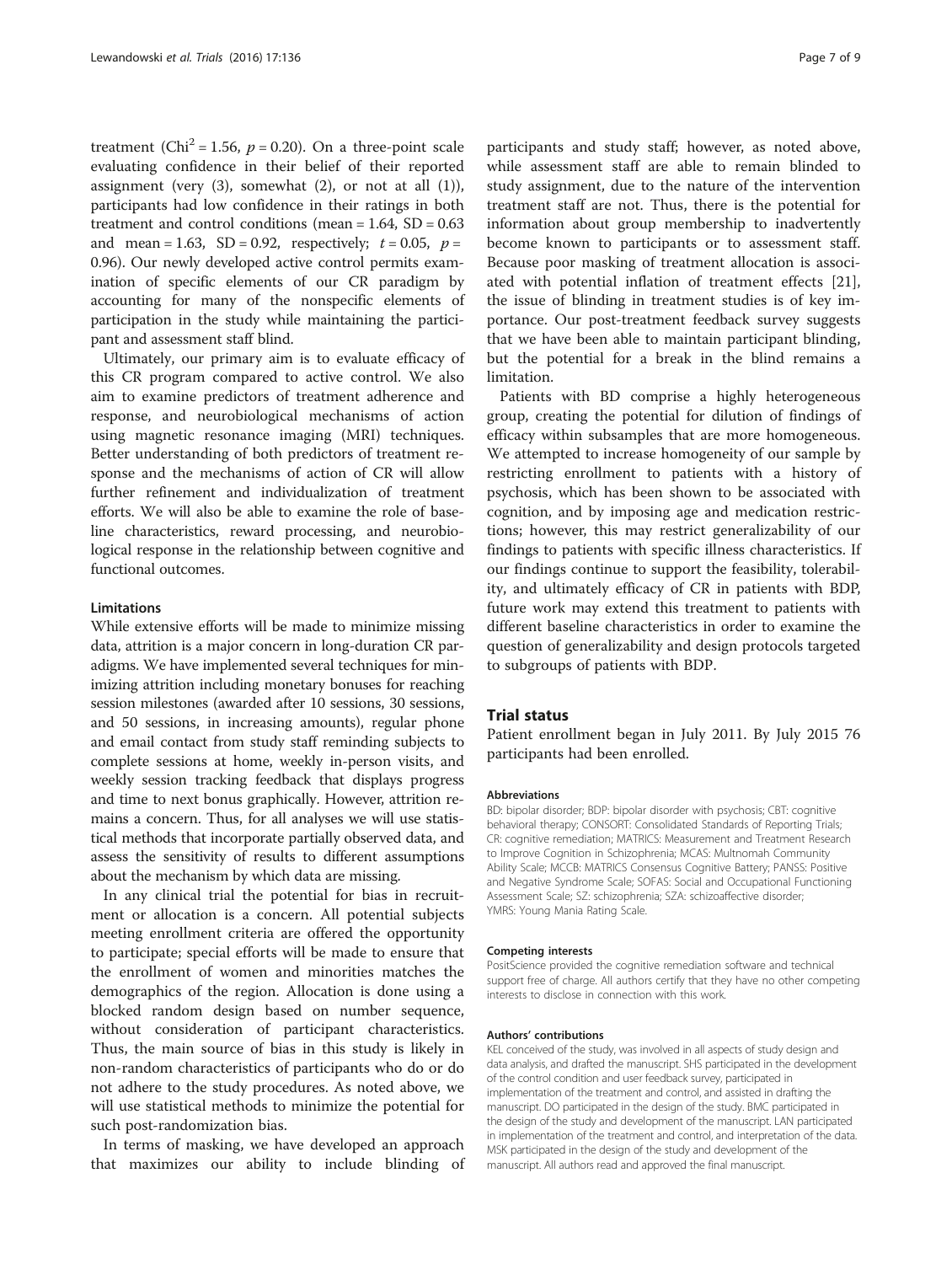#### <span id="page-7-0"></span>Acknowledgements

This work was supported by the National Institutes of Health (KEL, Grant # K23MH91210 and DO, Grant # R01MH094594). The funding organizations had no further role in study design; in collection, analysis and interpretation of data; in the writing of this report; or in the decision to submit this work for publication.

#### Author details

<sup>1</sup>McLean Hospital/Harvard Medical School, 115 Mill St., Belmont, MA 02478, USA. <sup>2</sup>Beth Israel Deaconess Medical Center/Harvard Medical School, 75 Fenwood Rd., Boston, MA 02115, USA.

Received: 2 October 2015 Accepted: 3 March 2016 Published online: 12 March 2016

#### References

- Martino DJ, Marengo E, Igoa A, Scapola M, Ais ED, Perinot L, et al. Neurocognitive and symptomatic predictors of functional outcome in bipolar disorders: a prospective 1 year follow-up study. J Affect Disord. 2009;116:37–42.
- 2. Tabares-Seisdedos R, Balanza-Martinez V, Sanchez-Moreno J, Martinez-Aran A, Salazar-Fraile J, Selva-Vera G, et al. Neurocognitive and clinical predictors of functional outcome in patients with schizophrenia and bipolar I disorder at one-year follow-up. J Affect Disord. 2008;109:286–99.
- Barch DM. Neuropsychological abnormalities in schizophrenia and major mood disorders: similarities and differences. Curr Psychiatry Rep. 2009;11:313–9.
- 4. Green MF. Cognitive impairment and functional outcome in schizophrenia and bipolar disorder. J Clin Psychiatry. 2006;67:e12.
- 5. Lewandowski KE, Cohen BM, Keshavan MS, Sperry SH, Ongur D. Neuropsychological functioning predicts community outcomes in affective and non-affective psychoses: a 6-month follow-up. Schizophr Res. 2013;148:34–7.
- 6. Gruber SA, Rosso IM, Yurgelun-Todd D. Neuropsychological performance predicts clinical recovery in bipolar patients. J Affect Disord. 2008;105:253–60.
- 7. Lewandowski KE, Cohen BM, Ongur D. Evolution of neuropsychological dysfunction during the course of schizophrenia and bipolar disorder. Psychol Med. 2011;41(2):225–41.
- 8. Donaldson S, Goldstein LH, Landau S, Raymont V, Frangou S. The Maudsley Bipolar Disorder Project: the effect of medication, family history, and duration of illness on IQ and memory in bipolar I disorder. J Clin Psychiatry. 2013;64:86–93.
- 9. Stip E, Dufresne J, Lussier I, Yatham L. A double-blind, placebo-controlled study of the effects of lithium on cognition in healthy subjects: mild and selective effects on learning. J Affect Disord. 2000;60:147–57.
- 10. Pachet AK, Wisniewski AM. The effects of lithium on cognition: an updated review. Psychopharmacology (Berl). 2003;170:225–34.
- 11. Goldberg JF, Burdick KE. Cognitive side effects of anticonvulsants. J Clin Psychiatry. 2001;62 Suppl 14:27–33.
- 12. Huxley N, Baldessarini RJ. Disability and its treatment in bipolar disorder patients. Bipolar Disord. 2007;9:183–96.
- 13. Goodwin GM, Martinez-Aran A, Glahn DC, Vieta E. Cognitive impairment in bipolar disorder: neurodevelopment or neurodegeneration? An ECNP expert meeting report. Eur Neuropsychopharmacol. 2008;18:787–93.
- 14. Glahn DC, Bearden CE, Barguil M, Barrett J, Reichenberg A, Bowden CL, et al. The neurocognitive signature of psychotic bipolar disorder. Biol Psychiatry. 2007;62:910–6.
- 15. Robinson LJ, Thompson JM, Gallagher P, Goswami U, Young AH, Ferrier IN, et al. A meta-analysis of cognitive deficits in euthymic patients with bipolar disorder. J Affect Disord. 2006;93:105–15.
- 16. Rubinsztein JS, Michael A, Paykel ES, Sahakian BJ. Cognitive impairment in remission in bipolar affective disorder. Psychol Med. 2000;30:1025–36.
- 17. Fleck DE, Shear PK, Strakowski SM. Processing efficiency and sustained attention in bipolar disorder. J Int Neuropsychol Soc. 2005;11:49–57.
- 18. Arts B, Jabben N, Krabbendam L, van Os J. Meta-analyses of cognitive functioning in euthymic bipolar patients and their first-degree relatives. Psychol Med. 2008;38:771–85.
- 19. Martinez-Aran A, Torrent C, Tabares-Seisdedos R, Salamero M, Daban C, Balanza-Martinez V, et al. Neurocognitive impairment in bipolar patients with and without history of psychosis. J Clin Psychiatry. 2008;69:233–9.
- 20. Simonsen C, Sundet K, Vaskinn A, Birkenaes AB, Engh JA, Faerden A, et al. Neurocognitive dysfunction in bipolar and schizophrenia spectrum

disorders depends on history of psychosis rather than diagnostic group. Schizophr Bull. 2011;37:73–83.

- 21. Wykes T, Huddy V, Cellard C, McGurk SR, Czobor P. A meta-analysis of cognitive remediation for schizophrenia: methodology and effect sizes. Am J Psychiatry. 2011;168:472–85.
- 22. Anaya C, Martinez-Aran A, Ayuso-Mateos JL, Wykes T, Vieta E, Scott J. A systematic review of cognitive remediation for schizo-affective and affective disorders. J Affect Disord. 2012;142:13–21.
- 23. Deckersbach T, Nierenberg AA, Kessler R, et al. RESEARCH: cognitive rehabilitation for bipolar disorder: an open trial for employed patients with residual depressive symptoms. CNS Neurosci Ther. 2010;16:298–307.
- 24. Fisher M, Holland C, Merzenich MM, Vinogradov S. Using neuroplasticitybased auditory training to improve verbal memory in schizophrenia. Am J Psychiatry. 2009;166(7):805–11.
- 25. Tondo L, Vázquez GH, Baethge C, Baronessa C, Bolzani L, Koukopoulos A, et al. Comparison of psychotic bipolar disorder, schizoaffective disorder, and schizophrenia: an international, multisite study. Acta Psychiatr Scand. 2015; [Epub ahead of print]
- 26. Medalia A, Saperstein AM. Does cognitive remediation for schizophrenia improve functional outcomes? Curr Opin Psychiatry. 2014;26(2):151–7.
- 27. Hogarty GE, Flesher S, Ulrich R, Carter M, Greenwald D, Pogue-Geile M, et al. Cognitive enhancement therapy for schizophrenia: effects of a 2-year randomized trial on cognition and behavior. Arch Gen Psychiatry. 2004;61(9):866–76.
- 28. Spaulding WD, Reed D, Sullivan M, Richardson C, Weiler M. Effects of cognitive treatment in psychiatric rehabilitation. Schizophr Bull. 1999;25(4):657–76.
- 29. Penadés R, Catalán R, Salamero M, Boget T, Puig O, Guarch J, et al. Cognitive remediation therapy for outpatients with chronic schizophrenia: a controlled and randomized study. Schizophr Res. 2009;87(1–3):323–31.
- 30. Hermanutz M, Gestrich J. Computer-assisted attention training in schizophrenics. A comparative study. Eur Arch Psychiatry Clin Neurosci. 1991;240(4–5):282–7.
- 31. Sánchez P, Peña J, Bengoetxea E, Ojeda N, Elizagárate E, Ezcurra J, et al. Improvements in negative symptoms and functional outcome after a new generation cognitive remediation program: a randomized controlled trial. Schizophr Bull. 2014;40(3):707–15.
- 32. McGurk SR, Mueser KT, Pascaris A. Cognitive training and supported employment for persons with severe mental illness: one-year results from a randomized controlled trial. Schizophr Bull. 2005;31(4):898–909.
- 33. Vauth R, Corrigan PW, Clauss M, Dietl M, Dreher-Rudolph M, Stieglitz RD, et al. Cognitive strategies versus self-management skills as adjunct to vocational rehabilitation. Schizophr Bull. 2005;31(1):55–66.
- 34. Wykes T, Reeder C, Corner J, Williams C, Everitt B. The effects of neurocognitive remediation on executive processing in patients with schizophrenia. Schizophr Bull. 1999;25(2):291–307.
- 35. Kurtz MM, Seltzer JC, Shagan DS, Thime WR, Wexler BE. Computer-assisted cognitive remediation in schizophrenia: what is the active ingredient? Schizophr Res. 2007;89(1–3):251–60.
- 36. Penadés R, Pujol N, Catalán R, Massana G, Rametti G, García-Rizo C, et al. Brain effects of cognitive remediation therapy in schizophrenia: a structural and functional neuroimaging study. Biol Psychiatry. 2013;73(10):1015–23.
- 37. Keefe RS, Vinogradov S, Medalia A, Buckley PF, Caroff SN, D'Souza DC, et al. Feasibility and pilot efficacy results from the multisite Cognitive Remediation in the Schizophrenia Trials Network (CRSTN) randomized controlled trial. J Clin Psychiatry. 2012;73(7):1016–22.
- 38. Dickinson D, Tenhula W, Morris S, Brown C, Peer J, Spencer K, et al. A randomized, controlled trial of computer-assisted cognitive remediation for schizophrenia. Am J Psychiatry. 2010;167(2):170–80.
- 39. Holzer L, Urben S, Passini CM, Jaugey L, Herzog MH, Halfon O, et al. A randomized controlled trial of the effectiveness of computer-assisted cognitive remediation (CACR) in adolescents with psychosis or at high risk of psychosis. Behav Cogn Psychother. 2013;42(4):421–34.
- 40. McGurk SR, Twamley EW, Sitzer DI, McHugo GJ, Mueser KT. A meta-analysis of cognitive remediation in schizophrenia. Am J Psychiatry. 2007;164(12):1791–802.
- 41. Schulz LF, Altman DG, Moher D, for the CONSORT Group. CONSORT Statement: updated guidelines for reporting parallel group randomised trials. BMC Med. 2010;8:18.
- 42. Minzenberg MJ, Poole JH, Benton C, Vinogradov S. Association of anticholinergic load with impairment of complex attention and memory in schizophrenia. Am J Psychiatry. 2004;161:116–24.